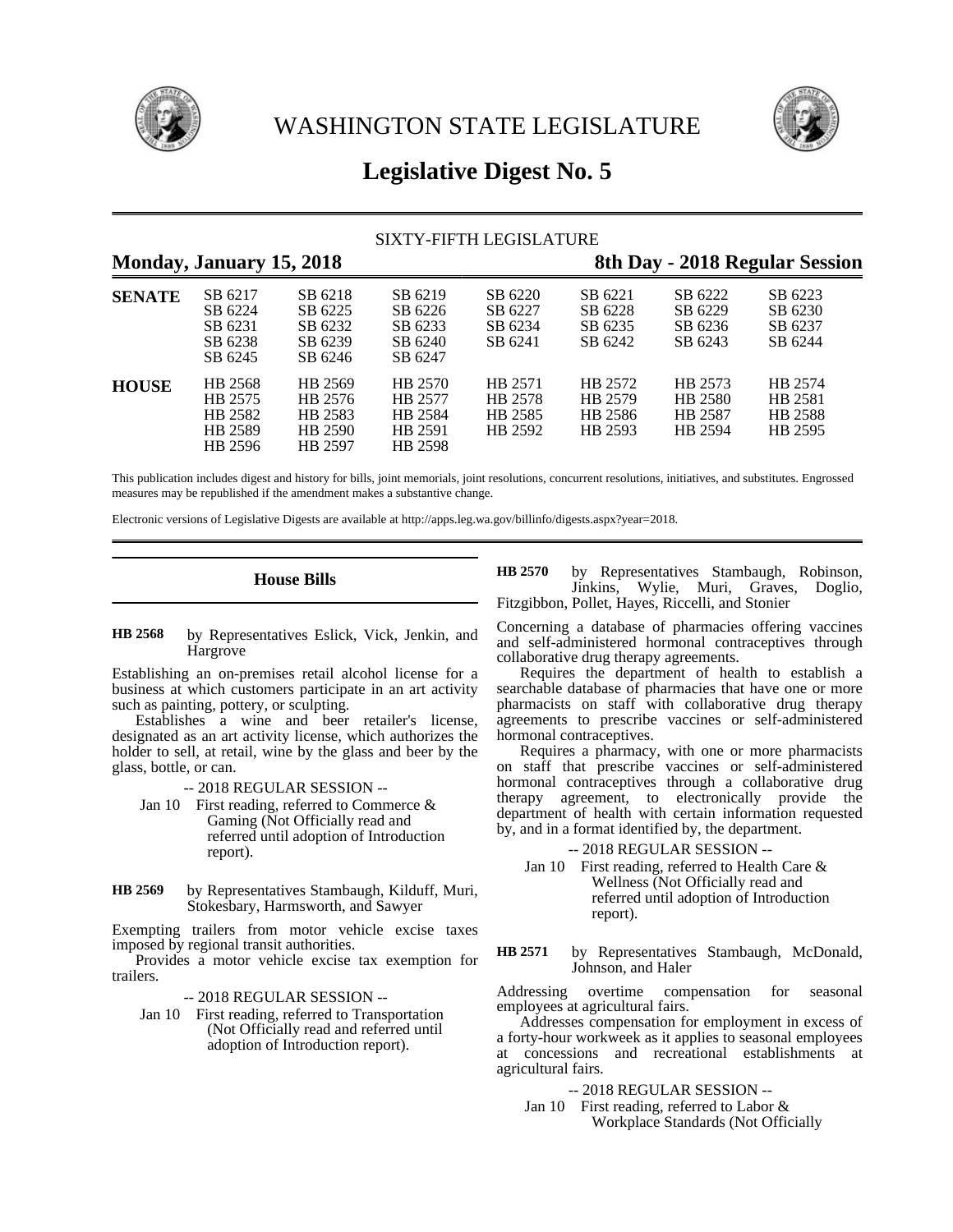read and referred until adoption of Introduction report).

- Jan 15 Scheduled for public hearing in the House Committee on Labor & Workplace Standards at 1:30 PM. (Subject to change)
- by Representatives Cody, Macri, Jinkins, Kagi, Wylie, Slatter, Tharinger, Ormsby, and Robinson **HB 2572**

Removing health coverage barriers to accessing substance use disorder treatment services.

Prohibits certain health plans and behavioral health organizations from requiring, under certain circumstances, an enrollee to obtain prior authorization for substance use disorder treatment.

-- 2018 REGULAR SESSION --

- Jan 10 First reading, referred to Health Care & Wellness (Not Officially read and referred until adoption of Introduction report).
- Jan 19 Scheduled for public hearing in the House Committee on Health Care & Wellness at 10:00 AM. (Subject to change)
- by Representatives Kloba, Sawyer, Reeves, Springer, and Ryu **HB 2573**

Concerning alcohol server permits.

Requires the following to obtain a class 12 or class 13 alcohol server permit: (1) A person selling or serving wine at a domestic winery for on-premises consumption;

(2) A person selling or serving beer at a domestic brewery for on-premises consumption; and

(3) A person selling or serving beer or cider at a microbrewery for on-premises consumption.

-- 2018 REGULAR SESSION --

- Jan 10 First reading, referred to Commerce & Gaming (Not Officially read and referred until adoption of Introduction report).
- Jan 16 Scheduled for public hearing in the House Committee on Commerce & Gaming at 1:30 PM. (Subject to change)
- Jan 18 Scheduled for executive session in the House Committee on Commerce & Gaming at 9:00 AM. (Subject to change)

by Representatives Kloba, Sawyer, Condotta, Slatter, Robinson, Kirby, Stanford, Vick, Pollet, Wylie, Tharinger, and Macri **HB 2574**

Permitting marijuana delivery to medical marijuana patients.

Establishes a medical marijuana delivery endorsement to a marijuana retail license which permits a qualifying marijuana retailer to deliver marijuana for medical use to a qualifying medical marijuana patient or a designated provider.

-- 2018 REGULAR SESSION --

Jan 10 First reading, referred to Commerce  $\&$ Gaming (Not Officially read and

referred until adoption of Introduction report).

- Jan 15 Scheduled for public hearing in the House Committee on Commerce & Gaming at 1:30 PM. (Subject to change)
- Jan 16 Scheduled for executive session in the House Committee on Commerce & Gaming at 1:30 PM. (Subject to change)

by Representatives Maycumber, Macri, Buys, Chapman, Taylor, Holy, McCaslin, Volz, Condotta, Schmick, Caldier, Barkis, Smith, Dent, Hayes, Chandler, and Steele **HB 2575**

Waiving groundwater fees for low-income housing.<br>Addresses affordable housing incentives

affordable housing incentives for development of low-income housing units, and the waiver or exemption of governmental fees for or related to groundwater withdrawal that are exempt under RCW 90.44.050 (permit to withdraw).

-- 2018 REGULAR SESSION --

- Jan 10 First reading, referred to Environment (Not Officially read and referred until adoption of Introduction report).
- Jan 15 Scheduled for public hearing in the House Committee on Environment at 1:30 PM. (Subject to change)
- by Representatives Griffey, Springer, and McBride **HB 2576**

Allowing fire protection district annexations and mergers within a reasonable geographic proximity.

Changes the term "adjacent" to "located within reasonable proximity," for purposes of mergers and annexations regarding fire protection districts.

- -- 2018 REGULAR SESSION --
- Jan 10 First reading, referred to Local Government (Not Officially read and referred until adoption of Introduction report).
- Jan 18 Scheduled for public hearing in the House Committee on Local Government at 1:30 PM. (Subject to change)

by Representatives Lytton, Nealey, Springer, Dent, Wylie, Holy, Riccelli, Rodne, and Jinkins **HB 2577**

Removing the expiration date of the business and occupation tax deduction for cooperative finance organizations.

Provides a business and occupation tax deduction on amounts received by a cooperative finance organization where the amounts are derived from loans to rural electric cooperatives or other nonprofit or governmental providers of utility services.

-- 2018 REGULAR SESSION --

- Jan 10 First reading, referred to Finance (Not Officially read and referred until adoption of Introduction report).
- by Representatives Riccelli, Kirby, Macri, Peterson, Appleton, McBride, Frame, Doglio, **HB 2578**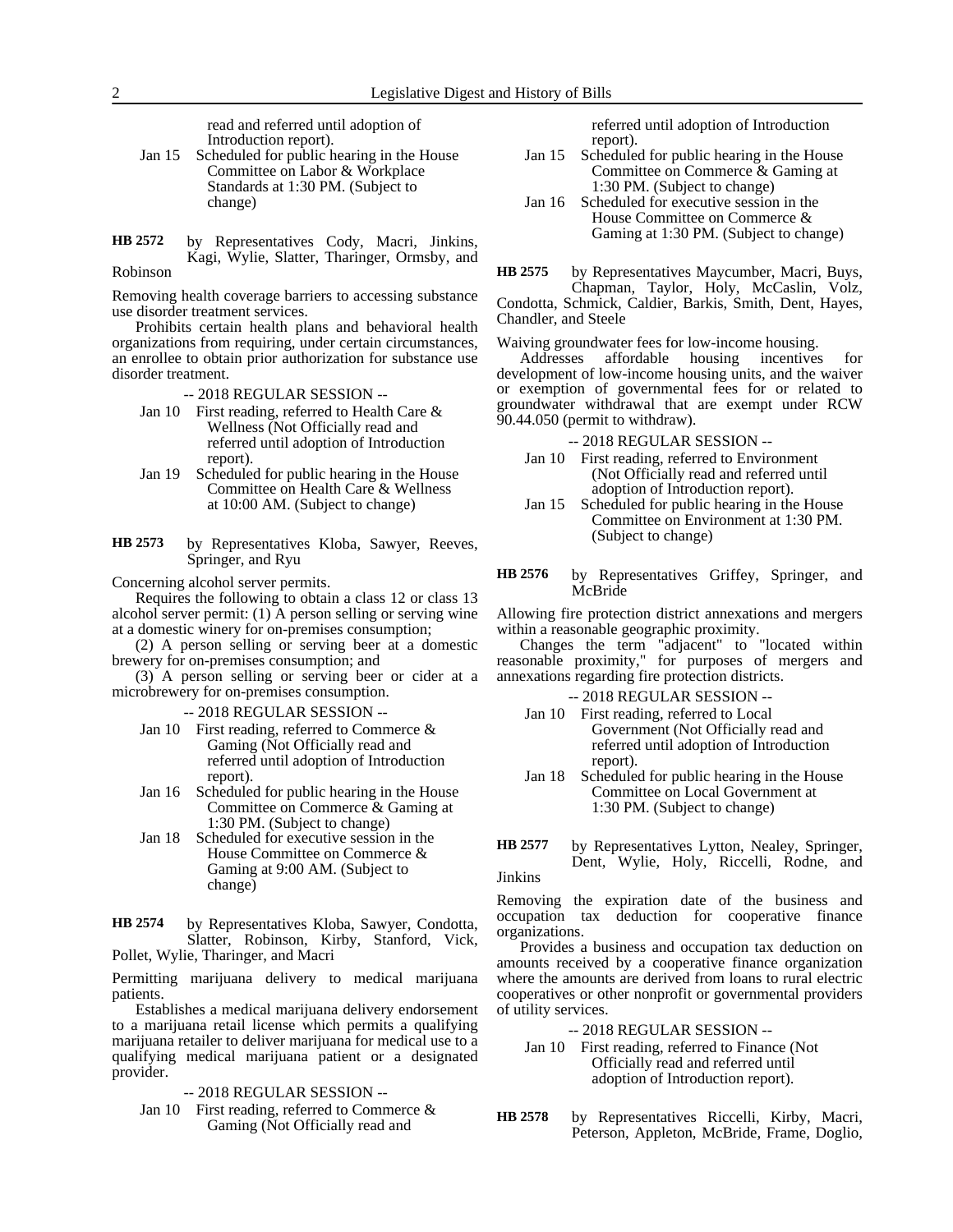Stanford, Goodman, Senn, Gregerson, Wylie, Sawyer, Kloba, Santos, Ormsby, Robinson, and Bergquist

Preserving and expanding rental housing options for persons whose source of income is derived from or includes sources other than employment.

Addresses rental housing options for persons whose source of income is derived from or includes sources other than employment and prohibits a landlord from taking certain actions based on the source of income of an otherwise eligible prospective tenant or current tenant.

Creates the landlord mitigation program and the landlord mitigation program account.

Modifies an appropriation statute that allows the department of commerce to use the reappropriation (2017 3rd sp.s., c 4, s 1028) to implement this act.

-- 2018 REGULAR SESSION --

Jan 10 First reading, referred to Judiciary (Not Officially read and referred until adoption of Introduction report).

by Representatives Kilduff, McDonald, Muri, Fey, Stambaugh, and Sawyer **HB 2579**

Concerning the placement and treatment of conditionally released sexually violent predators.

Addresses requirements of a court and the department of social and health services with regard to the treatment and placement of sexually violent predators who have been conditionally released.

Requires the department of social and health services to: (1) Maintain a list of certified sex offender treatment providers offering treatment to conditionally released sexually violent predators; and

(2) Administer a grant program for the purpose of expanding the availability of certified treatment providers in underserved counties.

Provides a June 30, 2024, expiration for the grant program.

-- 2018 REGULAR SESSION --

Jan 10 First reading, referred to Public Safety (Not Officially read and referred until adoption of Introduction report).

by Representatives Morris, Lytton, Fey, and Doglio; by request of Department of **Commerce HB 2580**

Promoting renewable natural gas.

Requires the Washington State University extension energy program and the department of commerce to submit, by September 1, 2018, recommendations to the governor's office and the legislative energy committees on how to promote sustainable development of renewable natural gas in the state.

Requires the department of commerce to: (1) In consultation with the department of ecology and the department of health, develop voluntary gas quality standards for renewable natural gas; and

(2) Consult industry groups and identify industry best practices.

Provides a sales and use tax exemption for equipment necessary to process biogas from a landfill into marketable coproducts.

Addresses property tax and leasehold excise tax exemptions with regard to land, buildings, machinery, equipment, and other personal property used primarily for the operation of an anaerobic digester.

-- 2018 REGULAR SESSION --

- Jan 10 First reading, referred to Technology & Economic Development (Not Officially read and referred until adoption of Introduction report).
- by Representatives Kilduff, Dent, Muri, and Kagi; by request of Department of Commerce **HB 2581**

Concerning the Washington achieving a better life experience program account.

Requires expenditures from the Washington achieving a better life experience program account to be used only for the purposes of administrative and operating expenses of the Washington achieving a better life experience program.

Allows contributions to individual Washington achieving a better life experience program accounts to be invested in self-directed investment options.

Allows an investment manager to perform the same duties as the state investment board with regard to the investment of money.

-- 2018 REGULAR SESSION --

Jan 10 First reading, referred to Early Learning & Human Services (Not Officially read and referred until adoption of Introduction report).

by Representatives Reeves, Johnson, Kilduff, MacEwen, McBride, and Eslick; by request of Department of Veterans Affairs **HB 2582**

Concerning the department of veterans affairs.

Changes the term "superintendent of state veterans' homes" to "administrator of state veterans' homes," for purposes of chapter 72.36 RCW (soldiers' and veterans' homes--veterans' cemetery).

Requires the director of the department of veterans affairs, when appointing an administrator for each state veterans' home, to provide preference to honorably discharged veterans.

-- 2018 REGULAR SESSION --

- Jan 10 First reading, referred to Community Development, Housing & Tribal Affairs (Not Officially read and referred until adoption of Introduction report).
- Jan 17 Scheduled for public hearing in the House Committee on Community Development and Housing & Tribal Affairs at 8:00 AM. (Subject to change)
- Jan 18 Scheduled for executive session in the House Committee on Community Development and Housing & Tribal Affairs at 1:30 PM. (Subject to change)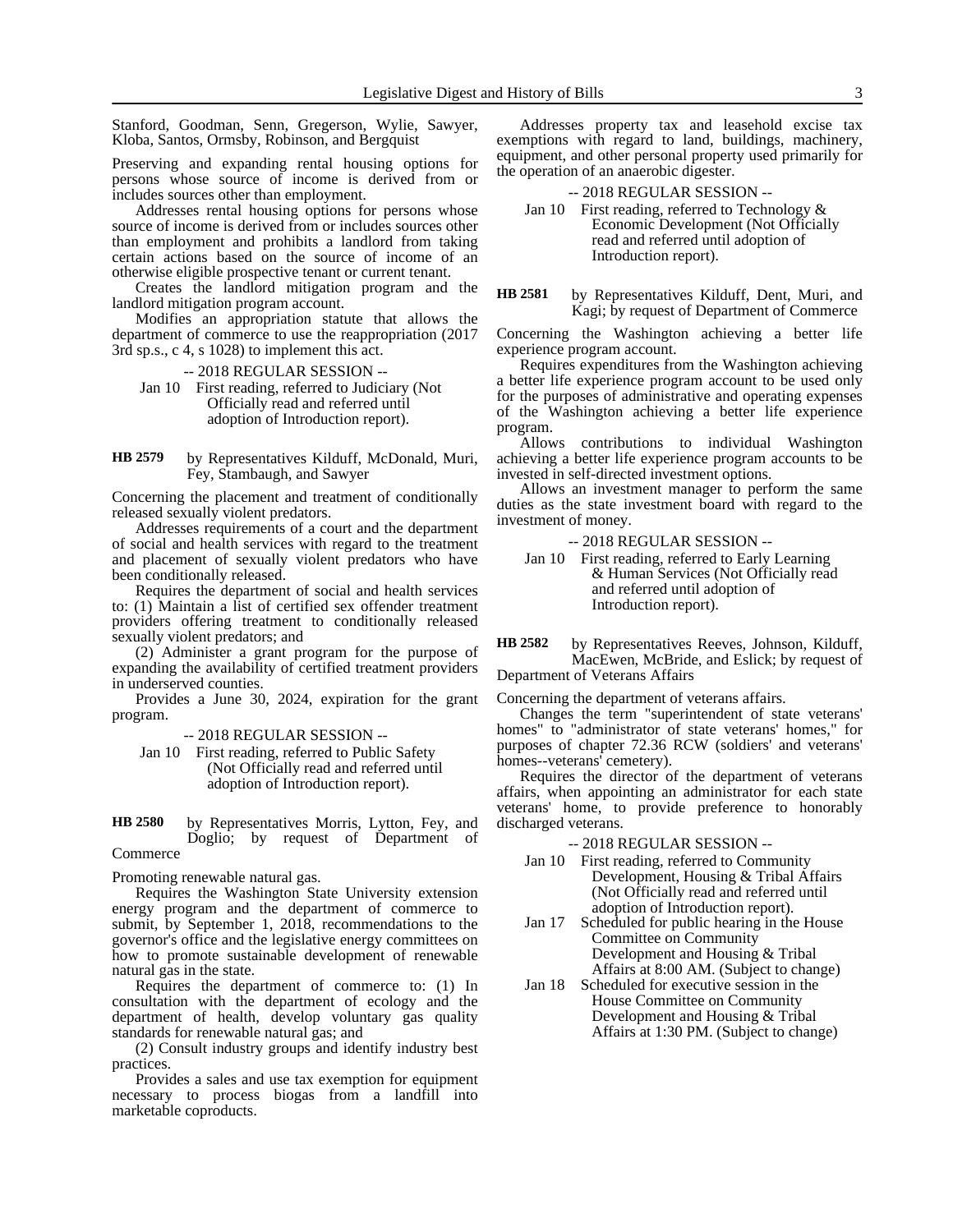by Representatives Macri, Gregerson, Frame, Pollet, Dolan, Peterson, Appleton, Wylie, Cody, Tarleton, Robinson, Doglio, and Ormsby **HB 2583**

Concerning local authority to address affordable housing needs through regulation of rent and associated charges.

Repeals RCW 35.21.830 and 36.01.130 to abolish statewide bans on local laws that regulate rent.

-- 2018 REGULAR SESSION --

- Jan 10 First reading, referred to Community Development, Housing & Tribal Affairs (Not Officially read and referred until adoption of Introduction report).
- Jan 11 Committee relieved of further consideration. Referred to Judiciary.

by Representatives Maycumber, Taylor, Buys, Holy, McCaslin, Condotta, Volz, Schmick, Dent, Hayes, Shea, Chandler, and Steele **HB 2584**

Providing assistance to victims of government actions originating as part of the implementation of the growth management act by the state or local governments.

Establishes the growth management act victims response act.

Creates the position of growth management act ombuds in the consumer protection division of the office of the attorney general.

Considers the ombuds as an advocate for owners of property impacted by restrictions arising from: The growth management act; local government's comprehensive plans, development regulations, or actions implementing the growth management act; and appellate court decisions interpreting the growth management act or local governments' comprehensive plans or development regulations.

Creates the growth management act victims and response account.

Requires the ombuds to administer payments from the account.

Requires the growth management hearings board to collect an assessment of two hundred fifty dollars from a requester of a review by the board.

Exempts the following from public inspection and copying under the public records act: Records submitted to the attorney general's office for review by the ombuds as part of a claim and records created by the department of commerce related to the claim.

Requires information detailing activity in the account to be disclosed.

-- 2018 REGULAR SESSION --

Jan 10 First reading, referred to Environment (Not Officially read and referred until adoption of Introduction report).

by Representatives Caldier, Orwall, McCabe, Gregerson, Jinkins, Cody, Pike, Senn, Wylie, **HB 2585**

and Shea

Concerning hospital notification of availability of sexual assault evidence kit collection.

Requires a hospital that does not provide sexual assault evidence kit collection, or does not have a provider available that can perform the collection, to notify the individual presenting at the emergency department requesting or requiring the sexual assault evidence kit collection that it does not perform sexual assault evidence kit collection.

States that the failure of a hospital to comply is punishable by a civil penalty of two thousand dollars.

-- 2018 REGULAR SESSION --

Jan 10 First reading, referred to Health Care & Wellness (Not Officially read and referred until adoption of Introduction report).

by Representatives Caldier, Cody, Slatter, Harris, and Rodne **HB 2586**

Concerning graded dosage packs.

Requires the pharmacy quality assurance commission to, by July 1, 2019, adopt rules regarding: (1) Schedule II and III oral narcotics that manufacturers must offer for sale in graded dosage packs;

(2) Strength and dosage regimens for each narcotic in a dosage pack; and

(3) The design of dose packaging.

Requires a manufacturer of drugs or devices to, beginning January 1, 2020, offer graded dosage packs of schedule II or III oral narcotics for sale in the state.

Requires every health carrier that provides coverage for prescription drugs to, beginning January 1, 2020, only charge one copayment to the enrollee for graded dosage packs.

### -- 2018 REGULAR SESSION --

Jan 10 First reading, referred to Health Care & Wellness (Not Officially read and referred until adoption of Introduction report).

by Representatives Valdez, McBride, Fitzgibbon, Wylie, and Jinkins **HB 2587**

Concerning required disclosures for special prosecuting attorneys.

Addresses required disclosures for special prosecuting attorneys.

-- 2018 REGULAR SESSION --

Jan 10 First reading, referred to Judiciary (Not Officially read and referred until adoption of Introduction report).

#### by Representatives Caldier, Appleton, Cody, Wylie, and Kloba **HB 2588**

Providing patients notice of facility fees charged by hospitals and ambulatory surgical facilities.

Requires a hospital or an ambulatory surgical facility that charges a facility fee to provide written notice to the patient that: (1) The hospital or facility charges a facility fee and the amount of the fee;

(2) The patient may obtain the same nonemergency outpatient services at another facility that does not charge the fee; and

(3) If the patient chooses to receive the services elsewhere, he or she should ask whether it charges a facility fee.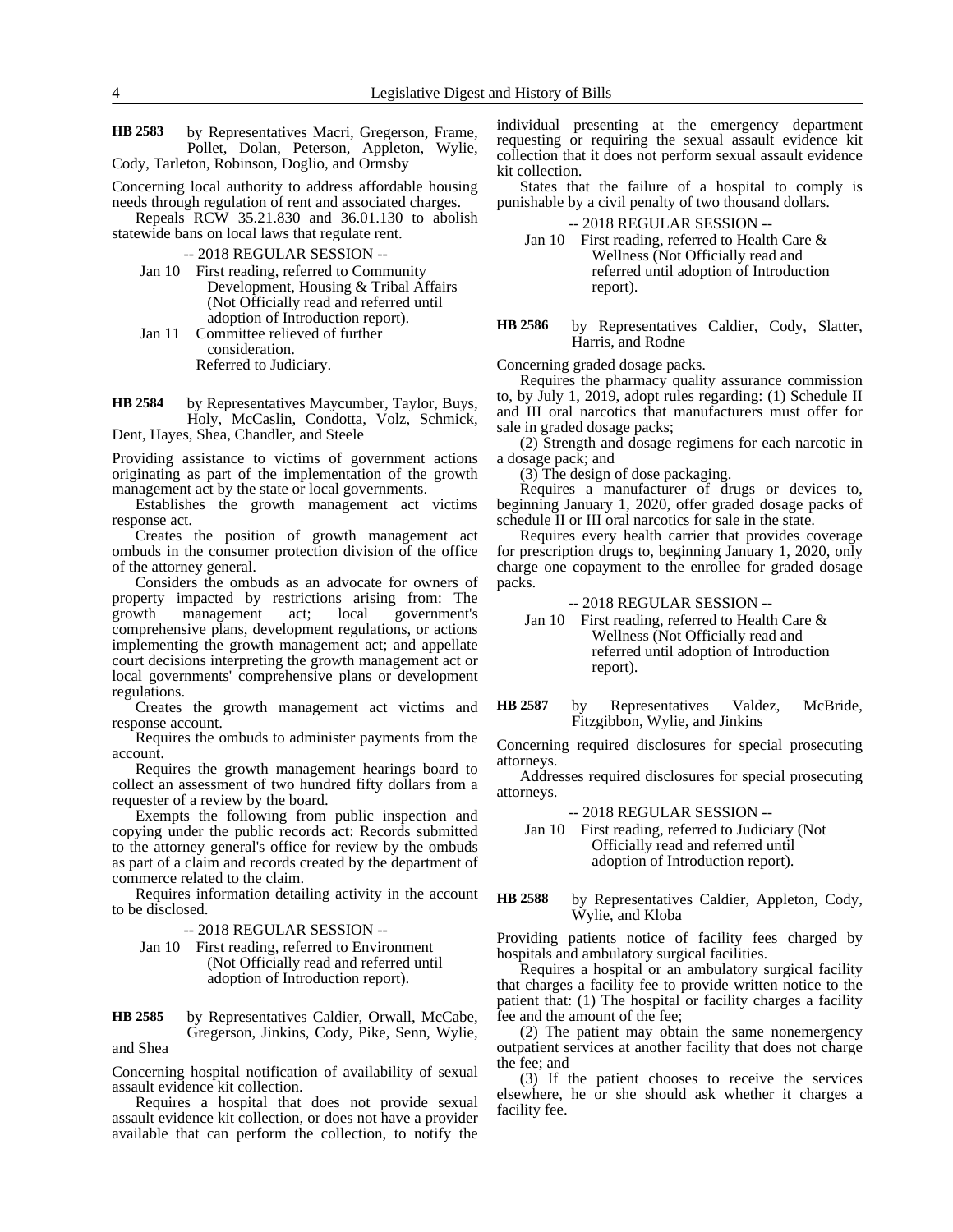- -- 2018 REGULAR SESSION --
- Jan 10 First reading, referred to Health Care & Wellness (Not Officially read and referred until adoption of Introduction report).
- by Representatives Caldier, Appleton, Jinkins, and Cody **HB 2589**
- Concerning certificates of need.

Subjects the relocation of licensed beds to a new or existing health care facility to a certificate of need review.

Requires the criteria for a review of certificate of need applications to include consideration of the following: In the case of relocating beds to a new or existing health care facility, the effect on the ability of the population presently served to reasonably access health care services. This includes consideration of the ability of low-income persons, minorities, persons with disabilities, other underserved groups, and the elderly to access health care services based on proximity and transportation.

States that upon completion of the construction of a project, if the number of beds is less than the number allowed by the certificate of need, the remaining beds are forfeited and the bed capacity is the facility's final certificate of need authorized bed count.

-- 2018 REGULAR SESSION --

Jan 10 First reading, referred to Health Care & Wellness (Not Officially read and referred until adoption of Introduction report).

by Representatives Ortiz-Self, Harris, Kilduff, Stonier, Lovick, Gregerson, McBride, Fitzgibbon, Peterson, Valdez, Stanford, Doglio, and Macri **HB 2590**

Regarding the transitional bilingual instruction program.

Requires school districts to meet specific requirements when assigning staff to provide supplemental instruction for eligible pupils using funds for the transitional bilingual instruction program.

Removes the requirement that certain classroom teachers hold an endorsement in bilingual education or English language learner.

Requires that the superintendent of public instruction, in order to ensure that school districts are meeting certain requirements, to monitor transitional bilingual instruction programs at least once every five years by reviewing certain components.

-- 2018 REGULAR SESSION --

Jan 10 First reading, referred to Education (Not Officially read and referred until adoption of Introduction report).

by Representatives McBride, Harris, Blake, Vick, Sells, Smith, Ryu, Wylie, Ortiz-Self, Stanford, Pollet, Doglio, Haler, Kloba, Goodman, Steele, Robinson, and Stonier **HB 2591**

Concerning hearing instrument replacement under the industrial insurance medical aid benefit.

Revises the state industrial insurance act as follows: Subject to the provisions of the act, if health services available to an injured worker include purchase of a hearing instrument, then the services must also include

replacement of the hearing instrument with a new, nonrefurbished instrument at least once every five years.

-- 2018 REGULAR SESSION --

- Jan 10 First reading, referred to Labor & Workplace Standards (Not Officially read and referred until adoption of Introduction report).
- Jan 15 Scheduled for public hearing in the House Committee on Labor & Workplace Standards at 1:30 PM. (Subject to change)

#### by Representative Morris **HB 2592**

Concerning the efficient deployment of small cell network infrastructure.

States that a local government that can demonstrate to the department of commerce in writing that it meets the criteria in this act will be designated on the department's web site as being investment-ready for advanced and new wireless technologies.

-- 2018 REGULAR SESSION --

- Jan 10 First reading, referred to Technology & Economic Development (Not Officially read and referred until adoption of Introduction report).
- Jan 18 Scheduled for public hearing in the House Committee on Technology & Economic Development at 1:30 PM. (Subject to change)

by Representatives Morris and Hudgins **HB 2593**

Concerning the dispute resolution process for utility pole attachments.

Authorizes a dispute arising under a pole attachment agreement to be submitted to arbitration by either party by serving notice on the other party.

- -- 2018 REGULAR SESSION --
- Jan 10 First reading, referred to Technology & Economic Development (Not Officially read and referred until adoption of Introduction report).

by Representatives Morris, Hudgins, and Wylie **HB 2594**

Studying the feasibility of a statewide infrastructure authority.

Creates a joint select committee on infrastructure and requires the committee to complete a study to identify integrated infrastructure needs across the state, including fiber broadband, high-speed rail, long haul air cargo, and other related issues.

Provides a January 1, 2020, expiration date for the committee.

-- 2018 REGULAR SESSION --

- Jan 10 First reading, referred to Technology & Economic Development (Not Officially read and referred until adoption of Introduction report).
- Jan 17 Scheduled for public hearing in the House Committee on Technology & Economic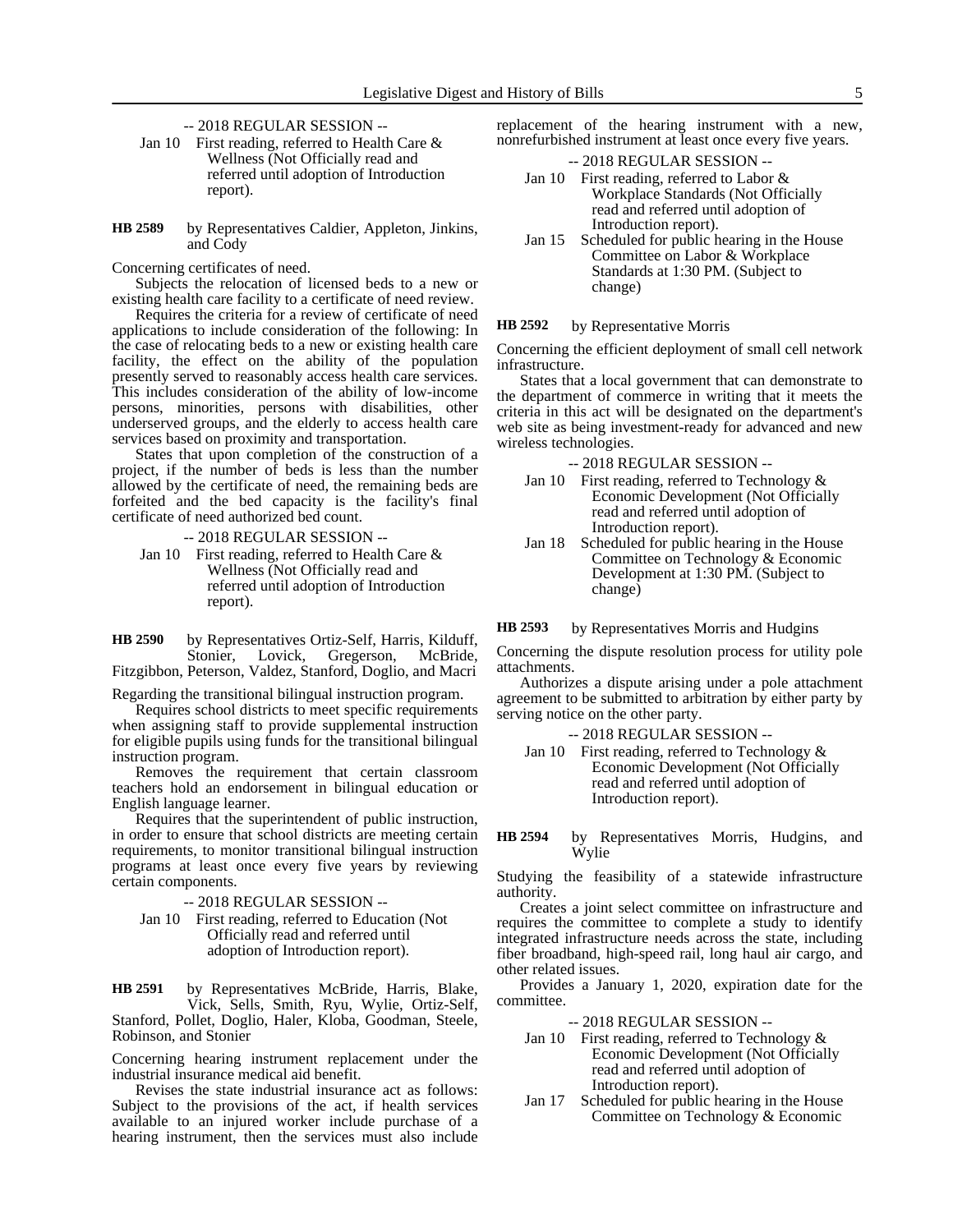Development at 8:00 AM. (Subject to change)

by Representatives Hudgins, Dolan, Appleton, Gregerson, Pellicciotti, Jinkins, Senn, Wylie, **HB 2595**

Peterson, Sawyer, Fitzgibbon, Valdez, Stanford, Pollet, Doglio, Goodman, Ormsby, Macri, Riccelli, Robinson, and Stonier; by request of Governor Inslee

Concerning procedures in order to automatically register citizens to vote.

Establishes the automatic voter registration act of 2018.

Increases the opportunity to register to vote for qualified persons by expanding the voter registration process with: (1) Automatic voter registration for enhanced driver's license; and

(2) Automatic voter registration at qualified voter registration agencies.

Requires a person born in the state, whose certificate of birth is filed with the state registrar of vital statistics after January 1, 2002, to be preregistered to vote.

Requires the legislature to convene a task force on voter registration to facilitate the implementation and administration of the mandated automatic voter registration. Expires June 30, 2019.

Requires the office of the secretary of state to conduct a study and prepare recommendations for creating an automatic voter registration process for recently naturalized citizens who reside within the state. Expires June 30, 2019.

Exempts the following from public inspection and copying under the public records act: Information maintained in the pending voter registration database.

-- 2018 REGULAR SESSION --

- Jan 10 First reading, referred to State Government, Elections & Information Technology (Not Officially read and referred until adoption of Introduction report).
- Jan 16 Scheduled for public hearing in the House Committee on State Government and Elections & Information Technology at 8:00 AM. (Subject to change)
- Jan 17 Scheduled for executive session in the House Committee on State Government and Elections & Information Technology at 1:30 PM. (Subject to change)
- by Representatives Riccelli, Volz, Shea, Ormsby, and Vick **HB 2596**

Governing the use of narrow track vehicles.

Provides definitions for "narrow track vehicle" and "short narrow track vehicle," for purposes of Title 46 RCW (motor vehicles), and includes the terms in certain "rules of the road" provisions.

-- 2018 REGULAR SESSION --

- Jan 10 First reading, referred to Transportation (Not Officially read and referred until adoption of Introduction report).
- Jan 18 Scheduled for public hearing in the House Committee on Transportation at 3:30 PM. (Subject to change)

by Representatives Sullivan, Wylie, Slatter, Sawyer, Stanford, Pollet, Kloba, Bergquist, Ormsby, Kilduff, and Macri **HB 2597**

Extending the existing state property tax exemption for residences of senior citizens and disabled persons to local regular property taxes.

Provides a local regular property tax exemption on the residences of senior citizens and disabled persons.

-- 2018 REGULAR SESSION --

Jan 10 First reading, referred to Finance (Not Officially read and referred until adoption of Introduction report).

by Representatives Riccelli, Schmick, Chapman, Maycumber, Dye, Holy, McBride, Slatter, Doglio, and Tharinger **HB 2598**

Establishing a matched student loan repayment program for rural medical doctors.

Creates the matched student loan repayment program for medical doctors to increase the rural physician workforce.

Requires the student achievement council office of student financial assistance to administer the program.

Creates the medical doctor loan repayment account.

-- 2018 REGULAR SESSION -- Jan 10 First reading, referred to Higher Education (Not Officially read and referred until adoption of Introduction report).

# **Senate Bills**

by Senators Dhingra, O'Ban, Darneille, Hunt, Conway, Keiser, and Kuderer; by request of Attorney General **SB 6217**

Concerning the processes for reviewing sexually violent predators committed under chapter 71.09 RCW.

Declares that the legislature finds: (1) The decision in *In re Det. of Marcum,* 189 Wn.2d 1 (2017) conflicts with the legislature's intent in RCW 71.09.090;

(2) The supreme court's holding is a mistaken interpretation; and

(3) The purpose of a show cause hearing under RCW 71.09.090 is to provide the court with an opportunity to determine whether probable cause exists to warrant a hearing on whether the person's condition has changed as it relates to the person's status as a sexually violent predator or whether conditional release to a less restrictive alternative would be appropriate.

Declares an intent to overturn the *Marcum* decision in favor of the original intent of the statute.

-- 2018 REGULAR SESSION --

Jan 10 First reading, referred to Human Services & Corrections.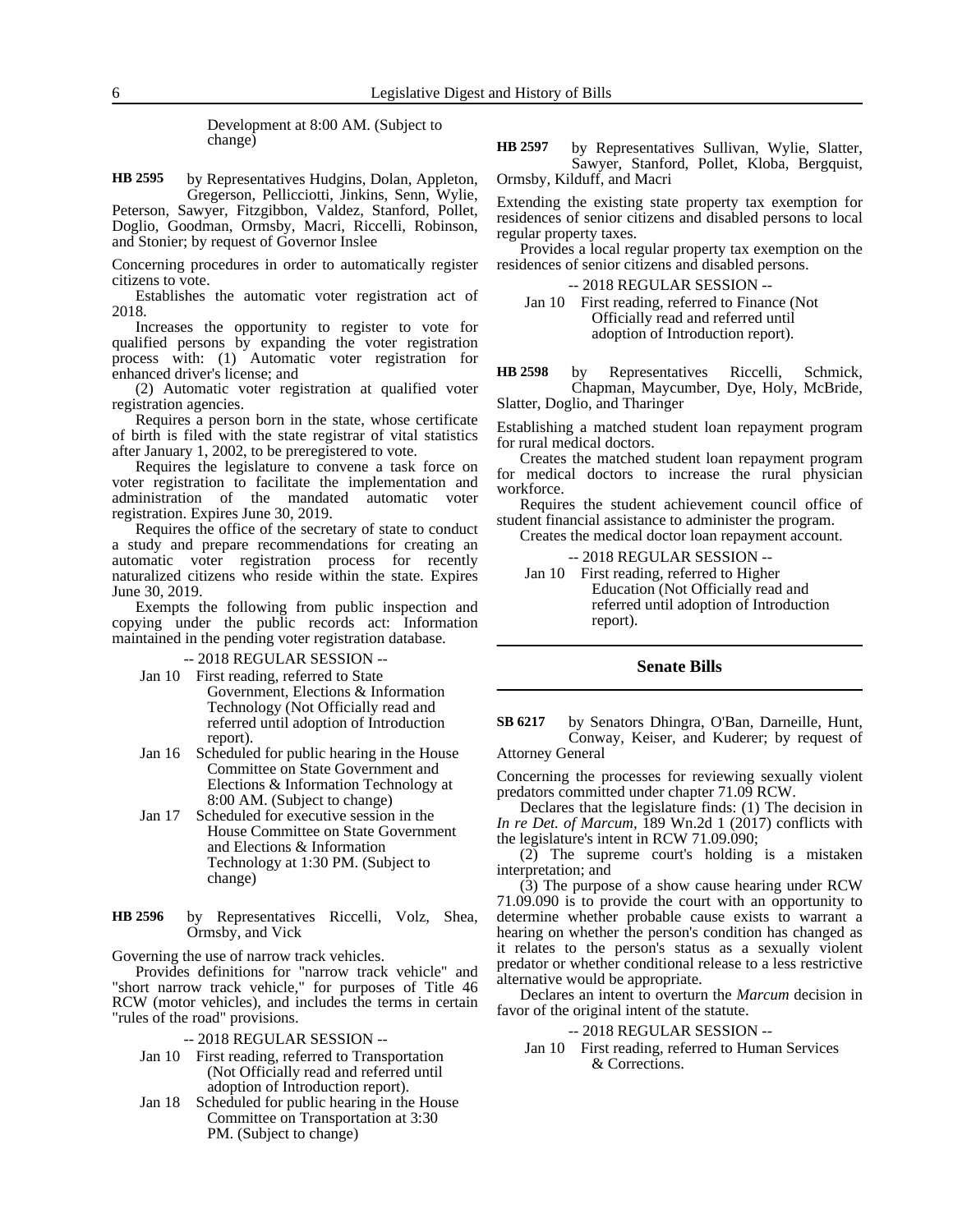by Senators King, Hobbs, and Darneille; by request of Department of Transportation **SB 6218**

Bringing the state into compliance with the federal FAST act.

Modifies the vehicle size, weight, and load laws to allow two trailers or semitrailers with a total weight that does not exceed twenty-six thousand pounds and when the two trailers or semitrailers do not carry property but constitute inventory property of a manufacturer, distributor, or dealer of the trailers.

Prohibits the total combination from exceeding eightytwo feet of overall length.

-- 2018 REGULAR SESSION --

Jan 10 First reading, referred to Transportation.

by Senators Hobbs, Saldaña, Dhingra, Ranker, Carlyle, Takko, Kuderer, Hasegawa, Palumbo, Chase, Nelson, Frockt, Keiser, Wellman, Darneille, **SB 6219**

Mullet, Billig, Pedersen, Rolfes, Hunt, and Liias

Concerning health plan coverage of reproductive health care.

Requires a health plan that is issued or renewed on or after January 1, 2019: (1) To provide coverage for contraceptive drugs, devices, and other products; voluntary sterilization procedures; and certain necessary consultations, examinations, procedures, and medical services; and

(2) That provides coverage for maternity care or services, to also provide substantially equivalent coverage to permit the abortion of a pregnancy.

Requires the state health care authority to administer a program to reimburse the cost of certain services, drugs, devices, products, and procedures for individuals who can become pregnant and who would be eligible for medical assistance if not for 8 U.S.C. Sec. 1611 or 1612.

Requires the governor's interagency coordinating council on health disparities to conduct a literature review on disparities in access to reproductive health care based on socioeconomic status, race, sexual orientation, gender identity, ethnicity, geography, and other factors.

-- 2018 REGULAR SESSION --

Jan 10 First reading, referred to Health & Long Term Care.

Jan 16 Scheduled for public hearing in the Senate Committee on Health & Long Term Care at 10:00 AM. (Subject to change)

#### by Senators Honeyford and Mullet **SB 6220**

Concerning uniform standard time for the state of Washington.

Repeals RCW 1.20.051 (daylight saving time).

States that the time of this state, for the entire calendar year, is the zone designated by the United States department of transportation for the state under the uniform time act, as determined by reference to coordinated universal time.

Requires the department of commerce to review impacts the state time zone and daylight saving time have on commerce in the state.

-- 2018 REGULAR SESSION -- Jan 10 First reading, referred to State

Government, Tribal Relations & Elections.

by Senators Walsh and Darneille; by request of Department of Commerce **SB 6221**

Concerning the Washington achieving a better life experience program account.

Requires expenditures from the Washington achieving a better life experience program account to be used only for the purposes of administrative and operating expenses of the Washington achieving a better life experience program.

Allows contributions to individual Washington achieving a better life experience program accounts to be invested in self-directed investment options.

Allows an investment manager to perform the same duties as the state investment board with regard to the investment of money.

-- 2018 REGULAR SESSION --

Jan 10 First reading, referred to Health & Long Term Care.

by Senators Carlyle, O'Ban, Frockt, Darneille, Walsh, Zeiger, Palumbo, Hasegawa, Billig, Hunt, and Kuderer **SB 6222**

Concerning expansion of extended foster care eligibility.

Modifies extended foster care provisions with regard to: (1) A nonminor dependent, whose dependency case was dismissed by the court, requesting extended foster care;

(2) Changing the age in which the nonminor dependent must make that request; and

(3) Allowing a nonminor dependent to unenroll and reenroll in extended foster care, through a voluntary placement agreement, an unlimited number of times between the age of eighteen and twenty-one.

- -- 2018 REGULAR SESSION --
- Jan 10 First reading, referred to Human Services & Corrections.
- Jan 15 Scheduled for public hearing in the Senate Committee on Human Services & Corrections at 1:30 PM. (Subject to change)
- by Senators Carlyle, O'Ban, Walsh, Frockt, Darneille, Zeiger, Palumbo, Hunt, Kuderer, Wellman, and Liias **SB 6223**

Concerning equitable educational outcomes for foster children and youth from preschool to postsecondary education.

Requires the department of children, youth, and families, the office of the superintendent of public instruction, and the student achievement council to convene a work group with aligned nongovernmental agencies to create a plan for children and youth in foster care to facilitate educational equity with their general student population peers and to close the disparities between racial and ethnic groups.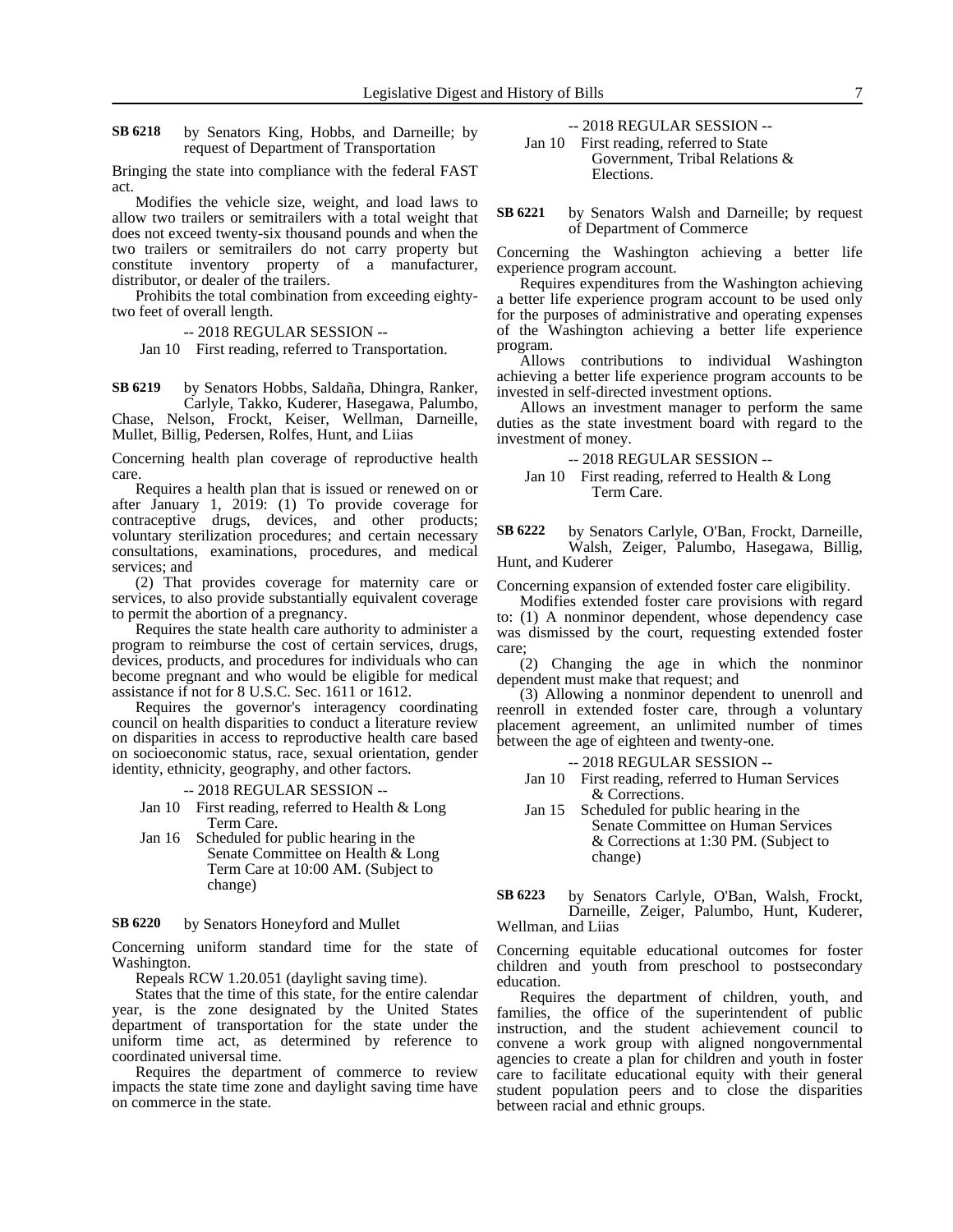-- 2018 REGULAR SESSION --

Jan 10 First reading, referred to Early Learning & K-12 Education.

by Senators Van De Wege, Zeiger, Warnick, Baumgartner, Ranker, Chase, Hobbs, Baumgartner, Ranker, Chase, Hobbs, Wellman, Fain, Kuderer, and Liias **SB 6224**

Establishing regional school safety centers in educational service districts.

Requires educational service districts to establish regional school safety centers as part of a statewide network to provide regional coordination of school safety efforts across the state and school safety resources to the school districts in the region.

Provides that this act is null and void if appropriations are not approved.

-- 2018 REGULAR SESSION --

Jan 10 First reading, referred to Early Learning & K-12 Education.

by Senators Keiser, Conway, Saldaña, Kuderer, Hasegawa, Hunt, and Liias **SB 6225**

Providing health coverage for young adults.

Requires the state health care authority to provide health coverage to individuals who: (1) Are nineteen to twenty-six years old;

(2) Have an income at or below one hundred thirtythree percent of the federal poverty level;

(3) Are not incarcerated; and

(4) Are not eligible for categorically needy medical assistance.

-- 2018 REGULAR SESSION --

Jan 10 First reading, referred to Health & Long Term Care.

by Senators Keiser, Conway, Cleveland, Kuderer, and Saldaña **SB 6226**

Improving health outcomes for injured workers by facilitating better access to medical records and telemedicine.

Requires a self-insured employer to ensure that relevant medical records of an injured worker scheduled for an independent medical exam are provided as electronic medical records to the independent medical exam physician or physicians; if electronic records are not possible, paper records must be delivered to the physician or physicians at least ten business days before the exam.

Requires the director of the department of labor and industries to develop access to telemedicine for independent medical exams and reimburse the physicians for services in a manner that is similar to the policies developed for commercial health insurance plans and medicaid managed care plans.

-- 2018 REGULAR SESSION --

- Jan 10 First reading, referred to Labor & Commerce.
- by Senators Keiser, Conway, Saldaña, and Hasegawa **SB 6227**

Concerning workplace injuries by janitors.

Requires the department of labor and industries to: (1) Conduct a study on commercial janitorial safety that measures the workers' safety and health risks associated with their work tasks, taking into consideration their work environment, workload, training, and the tools and equipment they use; and

 $(2)$  Conduct the study using methods that will allow the data to be extrapolated to other comparable industries, such as hospitality and retail, with the goal of creating safety and injury prevention practices that benefit workers in other industries.

Expires December 31, 2023.

-- 2018 REGULAR SESSION --

- Jan 10 First reading, referred to Labor & Commerce.
- Jan 15 Scheduled for public hearing in the Senate Committee on Labor & Commerce at 1:30 PM. (Subject to change)

by Senators Kuderer, Hunt, Zeiger, and Miloscia; by request of Department of Enterprise Services **SB 6228**

Concerning technical changes by the department of enterprise services.

Makes department of enterprise services' technical changes.

-- 2018 REGULAR SESSION --

Jan 10 First reading, referred to State Government, Tribal Relations & Elections.

by Senators Van De Wege, Chase, Conway, Wellman, Hasegawa, Saldaña, Keiser, Hunt, and Kuderer **SB 6229**

Requiring employers to provide exclusive bargaining representatives reasonable access to new employees for the purposes of presenting information about their exclusive bargaining representative.

Requires an employer to provide the exclusive bargaining representative with reasonable access to new employees of the bargaining unit to present information about their exclusive bargaining representative to the new employee.

### -- 2018 REGULAR SESSION --

Jan 10 First reading, referred to Labor & Commerce.

by Senators Conway, Chase, Saldaña, Wellman, Hasegawa, Keiser, and Hunt **SB 6230**

Concerning the collective bargaining rights of the professional personnel of port districts.

Removes "professional personnel" from the definition of "employee" for purposes of chapter 53.18 RCW regarding employment relations, collective bargaining, and arbitration.

- -- 2018 REGULAR SESSION --
- Jan 10 First reading, referred to Labor & Commerce.
- Jan 18 Scheduled for public hearing in the Senate Committee on Labor &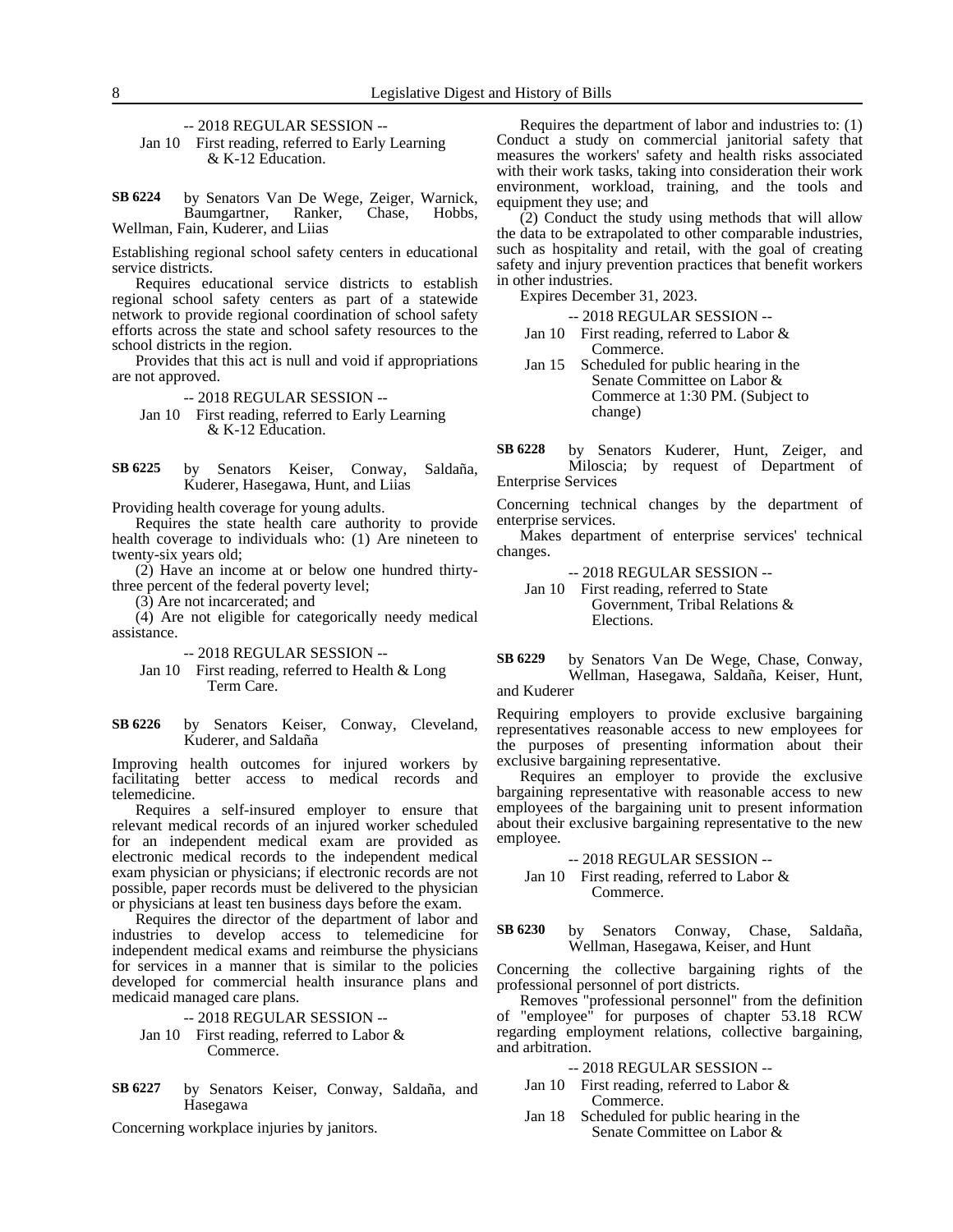Commerce at 1:30 PM. (Subject to change)

by Senators Kuderer, Van De Wege, Conway, Wellman, Chase, Hasegawa, Saldaña, and Keiser **SB 6231**

Concerning the statute of limitations for unfair labor practice complaints filed in superior court.

Prohibits a complaint from being processed for an unfair labor practice occurring more that six months before the filing of the complaint in superior court.

-- 2018 REGULAR SESSION --

- Jan 10 First reading, referred to Labor & Commerce.
- Jan 15 Scheduled for public hearing in the Senate Committee on Labor & Commerce at 1:30 PM. (Subject to change)
- by Senators Conway, Bailey, Cleveland, Padden, Hasegawa, Hunt, Takko, Ranker, and King **SB 6232**

Concerning hearing instrument replacement under the industrial insurance medical aid benefit.

Revises the state industrial insurance act as follows: Subject to the provisions of the act, if health services available to an injured worker include purchase of a hearing instrument, then the services must also include replacement of the hearing instrument with a new, nonrefurbished instrument at least once every five years.

-- 2018 REGULAR SESSION -- Jan 10 First reading, referred to Labor & Commerce.

by Senators Cleveland, Rivers, Kuderer, Fain, and Conway **SB 6233**

Addressing step therapy protocols for prescription drugs.

Requires clinical review criteria used to establish a step therapy protocol to be based on certain clinical practice guidelines, however, in the absence of clinical guidelines, peer-reviewed publications may be substituted.

-- 2018 REGULAR SESSION --

- Jan 10 First reading, referred to Health & Long Term Care.
- Jan 18 Scheduled for public hearing in the Senate Committee on Health & Long Term Care at 10:00 AM. (Subject to change)

#### by Senator Palumbo **SB 6234**

Concerning emerging internet technology applications and consumers utilizing the services of carrier network companies and carrier network company operators.

Regulates carrier network companies, which use emerging technology-based platforms to arrange for small personal property moves, and carrier network company operators, which use the companies to broker the moves.

Requires a carrier network company operator to obtain a permit from the utilities and transportation commission before operating for the transportation of property for compensation.

Requires carrier network companies to be regulated in a manner similar to forwarders and brokers.

Requires a vehicle to display a marking identifying the name of its associated carrier network company, if it is operated by a carrier network company operator under a permit issued by the utilities and transportation commission.

## -- 2018 REGULAR SESSION -- Jan 10 First reading, referred to Energy, Environment & Technology.

by Senators Rolfes, Van De Wege, Hawkins, and Takko; by request of Department of Natural Resources **SB 6235**

Concerning the establishment of forest practices preapplication review.

Requires the forest practices board to establish, by rule, a process by which applicants may submit preapplications for department of natural resources proposed forest practices activities.

-- 2018 REGULAR SESSION --

Jan 10 First reading, referred to Agriculture, Water, Natural Resources & Parks.

Jan 18 Scheduled for public hearing in the Senate Committee on Agriculture, Water, and Natural Resources & Parks at 1:30 PM. (Subject to change)

by Senators Chase, Hasegawa, and Palumbo **SB 6236**

Establishing the Washington state economic growth commission.

Creates the Washington state economic growth commission to develop a state economic growth strategy and devise a plan for establishing a manufacturing innovation institute.

Makes an appropriation from the general fund to the department of commerce for the purposes of this act.

-- 2018 REGULAR SESSION --

Jan 10 First reading, referred to Economic Development & International Trade.

by Senators Keiser, Bailey, Rolfes, Walsh, Hasegawa, Chase, Darneille, Saldaña, Conway, and Kuderer **SB 6237**

Increasing the personal needs allowance for people in residential and institutional care settings.

States that beginning January 1, 2019, the personal needs allowance for clients being served in medical institutions and residential settings is eighty-five dollars.

-- 2018 REGULAR SESSION --

Jan 10 First reading, referred to Ways & Means.

by Senators Palumbo, Bailey, Cleveland, King, Keiser, Billig, Frockt, and Conway **SB 6238**

Concerning long-term care services and supports.

Places responsibility for the implementation and administration of the family and medical leave program with the state health care authority, the department of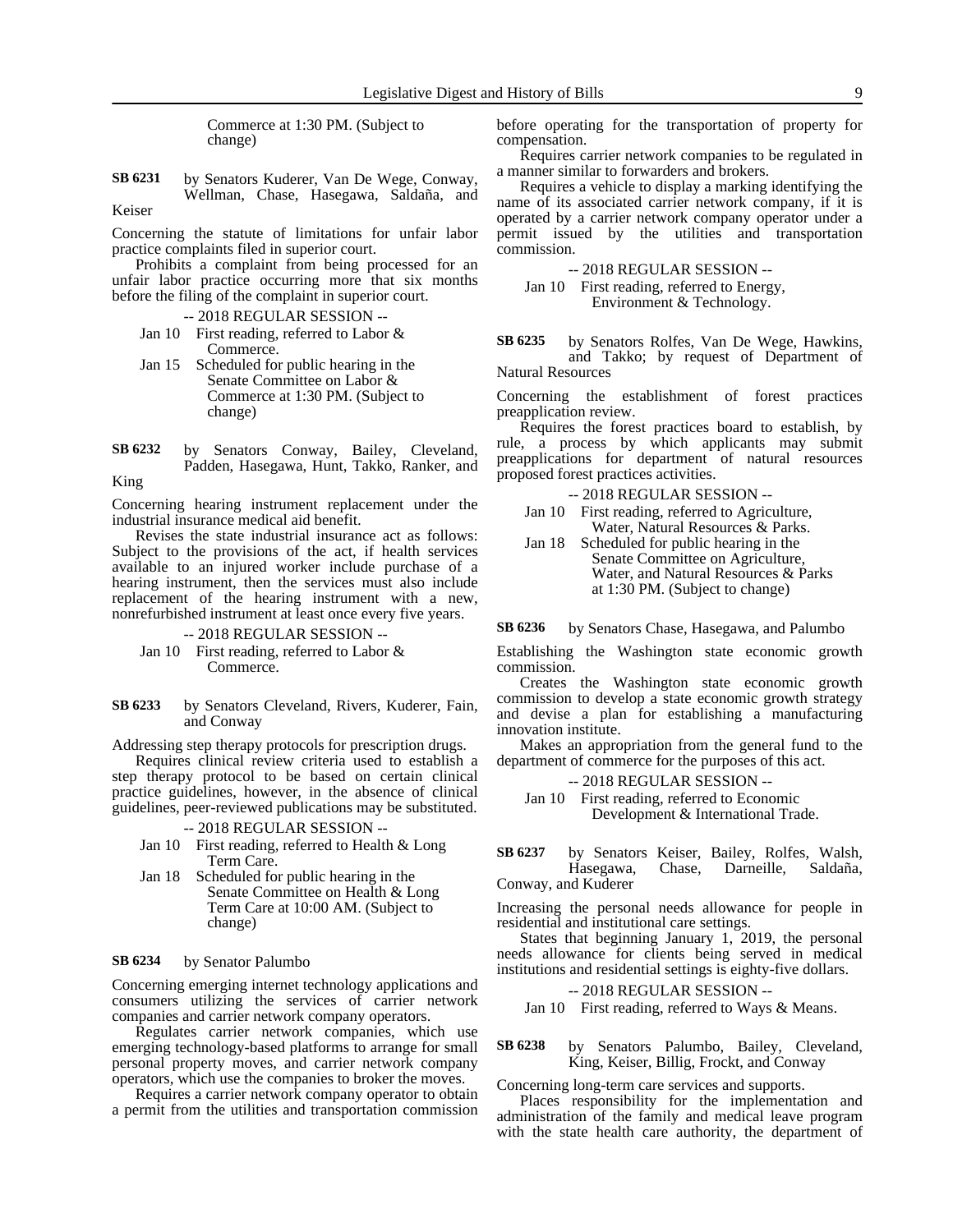social and health services, and the employment security department.

Creates the long-term services and supports trust commission and requires the commission to, beginning January 1, 2019, establish certain rules and policies.

States that, beginning January 1, 2025, long-term services and supports are available and benefits are payable to a registered long-term services and supports provider on behalf of a qualified individual.

Requires the benefits to be paid periodically and promptly to registered long-term services and supports providers.

Allows any self-employed person, beginning January 1, 2023, to elect coverage under the program.

Creates the long-term services and supports trust account.

-- 2018 REGULAR SESSION -- Jan 10 First reading, referred to Health & Long

Term Care.

by Senators Saldaña and King **SB 6239**

Concerning penalties for alcohol manufacturers who have committed violations as part of its ancillary activities.

Requires the state liquor and cannabis board to adopt, by rule, a schedule of penalties for a licensed alcohol manufacturer who has committed a violation as part of the licensee's ancillary activities.

-- 2018 REGULAR SESSION -- Jan 10 First reading, referred to Labor & Commerce.

by Senators Sheldon, Angel, Rolfes, and Van De Wege **SB 6240**

Regarding miniature hobby boilers.

Exempts the following from the requirements of chapter 70.79 RCW regarding boilers and unfired pressure vessels: (1) Miniature hobby boilers that have been certified by an inspector as of the effective date of this act; or

(2) Miniature hobby boilers that have not been certified by an inspector as of the effective date of this act but that receive certification from the chief inspector before being placed in service.

-- 2018 REGULAR SESSION --

- Jan 10 First reading, referred to Labor & Commerce.
- by Senators Hobbs, Fain, Mullet, and Keiser; by request of Health Care Authority **SB 6241**

Concerning the January 1, 2020, implementation of the school employees' benefits board program.

Addresses the implementation of the school employees' benefits board program, effective January 1, 2020.

Addresses: Compensation and reimbursement related to school employees' benefits board member service; charter schools are employers and school employees' benefits board organizations under certain circumstances; school districts, educational service districts, and charter schools providing contributions to the state health care authority for insurance and health care plans for school

employees and their dependents; and functions of the school employees' benefits board in designing and approving insurance benefit plans and establishing eligibility criteria.

Revises the definition of "board," for purposes of chapter 41.05 RCW (state health care authority), to include the school employees' benefits board.

Creates the school employees' insurance reserve fund, the school employees' benefits board program flexible spending administrative account, the school employees' benefits board salary reduction account, and the school employees' benefits board dental benefits administration account.

-- 2018 REGULAR SESSION --

Jan 10 First reading, referred to Ways & Means.

by Senators Braun, Becker, Angel, and Rivers **SB 6242**

Exempting a portion of the valuation of residential property from property taxation.

Provides a property tax exemption on a portion of the valuation of residential property.

Requires the state levy to be reduced as necessary to prevent the value exempted under the homestead exemption from resulting in a higher tax rate than would have occurred in the absence of the homestead exemption.

Takes effect January 1, 2019, if the proposed amendment to Article VII of the state Constitution, providing for a homestead exemption, is approved by the voters at the next general election.

-- 2018 REGULAR SESSION --

Jan 10 First reading, referred to Ways & Means.

by Senator Braun **SB 6243**

Concerning embedment-style anchors for mooring buoys.

Exempts the following from the provisions of the shoreline management act of 1971: A person installing an embedment-style anchor for a mooring buoy designed to serve pleasure craft.

-- 2018 REGULAR SESSION --

Jan 10 First reading, referred to Agriculture, Water, Natural Resources & Parks.

by Senators Braun, Mullet, and Becker **SB 6244**

Providing for the election of members of the house of representatives from house districts within each legislative district.

Declares an intent to create two house of representatives districts within each senate district.

-- 2018 REGULAR SESSION -- Jan 10 First reading, referred to State Government, Tribal Relations & Elections.

by Senators Saldaña, Ranker, Conway, Hasegawa, McCoy, Hunt, and Keiser **SB 6245**

Concerning spoken language interpreter services.

Centralizes and consolidates the procurement of spoken language interpreter services and expands the use of language access providers.